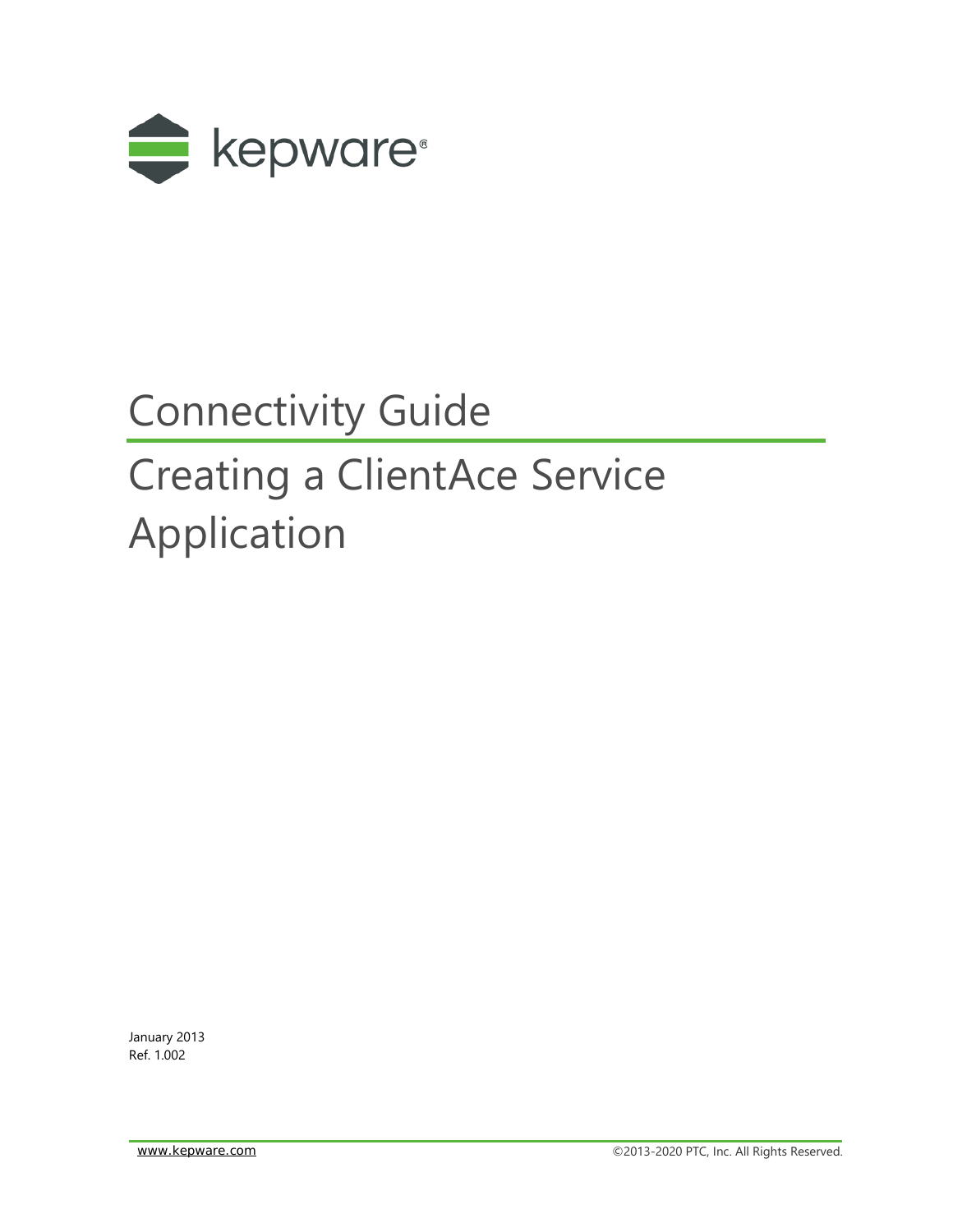## Table of Contents

| 1.  |     |  |  |
|-----|-----|--|--|
| 2.  |     |  |  |
|     | 2.1 |  |  |
| 3.  |     |  |  |
|     | 3.1 |  |  |
|     |     |  |  |
|     |     |  |  |
| 4.  |     |  |  |
| 5.  |     |  |  |
| 6.  |     |  |  |
|     | 6.1 |  |  |
|     | 6.2 |  |  |
|     | 6.3 |  |  |
| 7.  |     |  |  |
| 8.  |     |  |  |
| 9.  |     |  |  |
| 10. |     |  |  |
| 11. |     |  |  |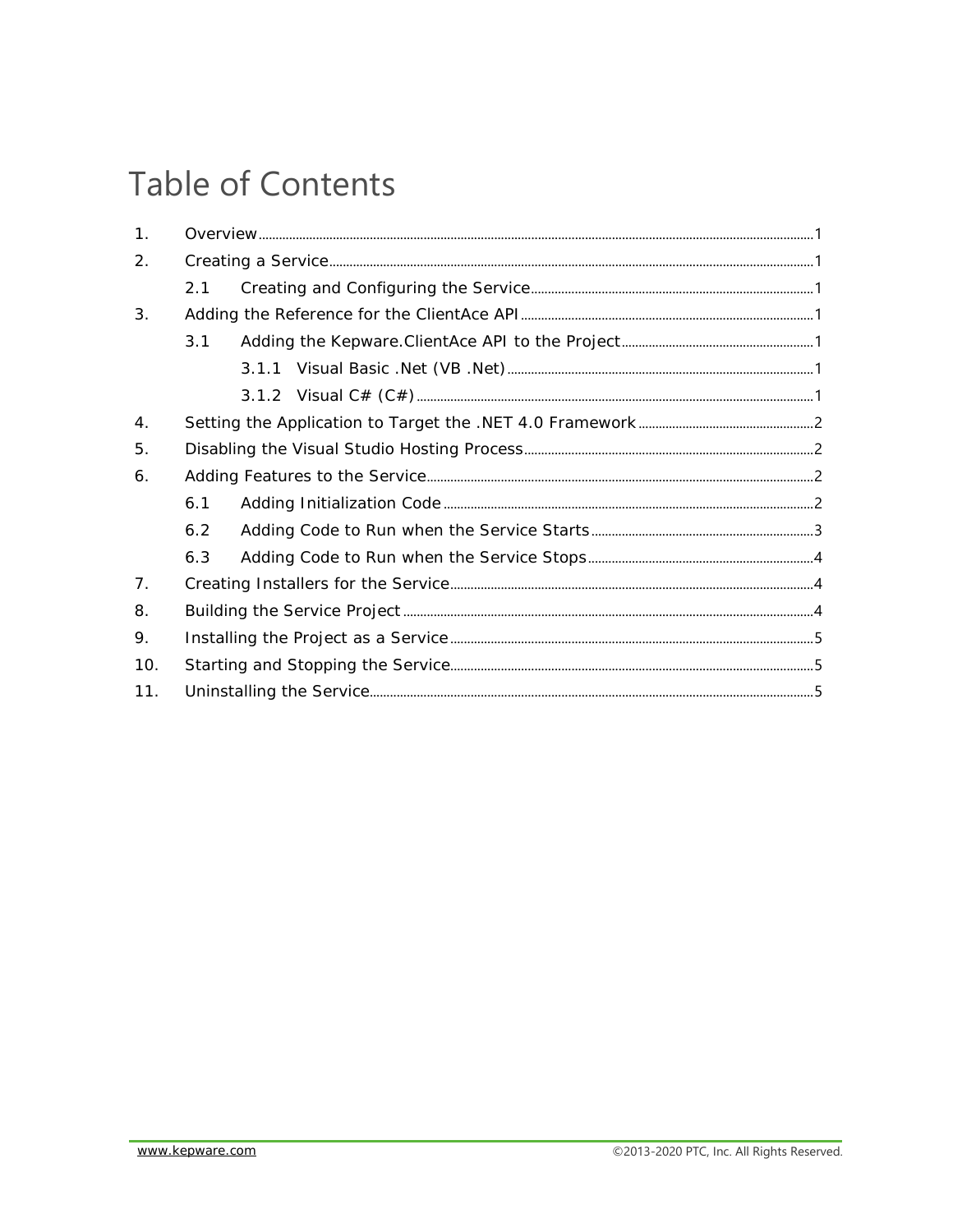#### <span id="page-2-0"></span>**1. Overview**

This document intends to demonstrate the steps for both creating a simple Windows Service application and making a simple connection to an OPC Server. The basic steps required are as follows:

- Create a project by using the Windows Service application template. This template creates a class that inherits from ServiceBase and writes much of the basic service code (such as the code to start the service).
- Write the code for the OnStart and OnStop procedures, and override any other methods that need to be redefined.
- Add the necessary installers for the service application. A class that contains two or more installers will be added to the application by default when the Add Installer link is selected. One installs the process, and the other is used for each associated service that the project contains.
- Build the project.
- Create a setup project to install the service, and then do so.
- Access the Windows Services Control Manager and start the service.
- **Note:** This example is written in Visual Studio 2010 and uses ClientAce® V3.5.0.9. Because it targets the .Net 4.0 frameworks, support must be added in order to use the .Net 3.5 Binaries.

## <span id="page-2-1"></span>**2. Creating a Service**

To begin, users must create the project and then set the values that are required for the service to function correctly.

#### <span id="page-2-2"></span>2.1 Creating and Configuring the Service

- 1. In the **File** menu, click **New Project**.
- 2. In the list of Visual Basic or Visual C# project templates, locate and select **Windows Service**. Name the project "MyServiceApp". Then, click **OK**.
- 3. Next, click on the designer to select **Service1**.
- 4. In **Properties**, set both **[ServiceName](http://msdn.microsoft.com/en-us/library/system.serviceprocess.servicebase.servicename.aspx)** and **(Name)** to "MyServiceApp.

#### <span id="page-2-3"></span>**3. Adding the Reference for the ClientAce API**

#### <span id="page-2-5"></span><span id="page-2-4"></span>3.1 Adding the Kepware.ClientAce API to the Project

#### 3.1.1Visual Basic .Net (VB .Net)

- 1. In VB.Net, beneath **Solution Explorer**, right-click on the project and then select **Add Reference**.
- 2. Next, open the **.Net** tab.
- 3. Browse the list for "Kepware.ClientAce". Then, double-click to accept it.

#### <span id="page-2-6"></span>3.1.2Visual C# (C#)

- 1. In C#, beneath **Solution Explorer**, right-click on the project and then select **Add Reference**.
- 2. Next, open the **.Net** tab.
- 3. Browse the list for "Kepware.ClientAce". Then, double-click to accept it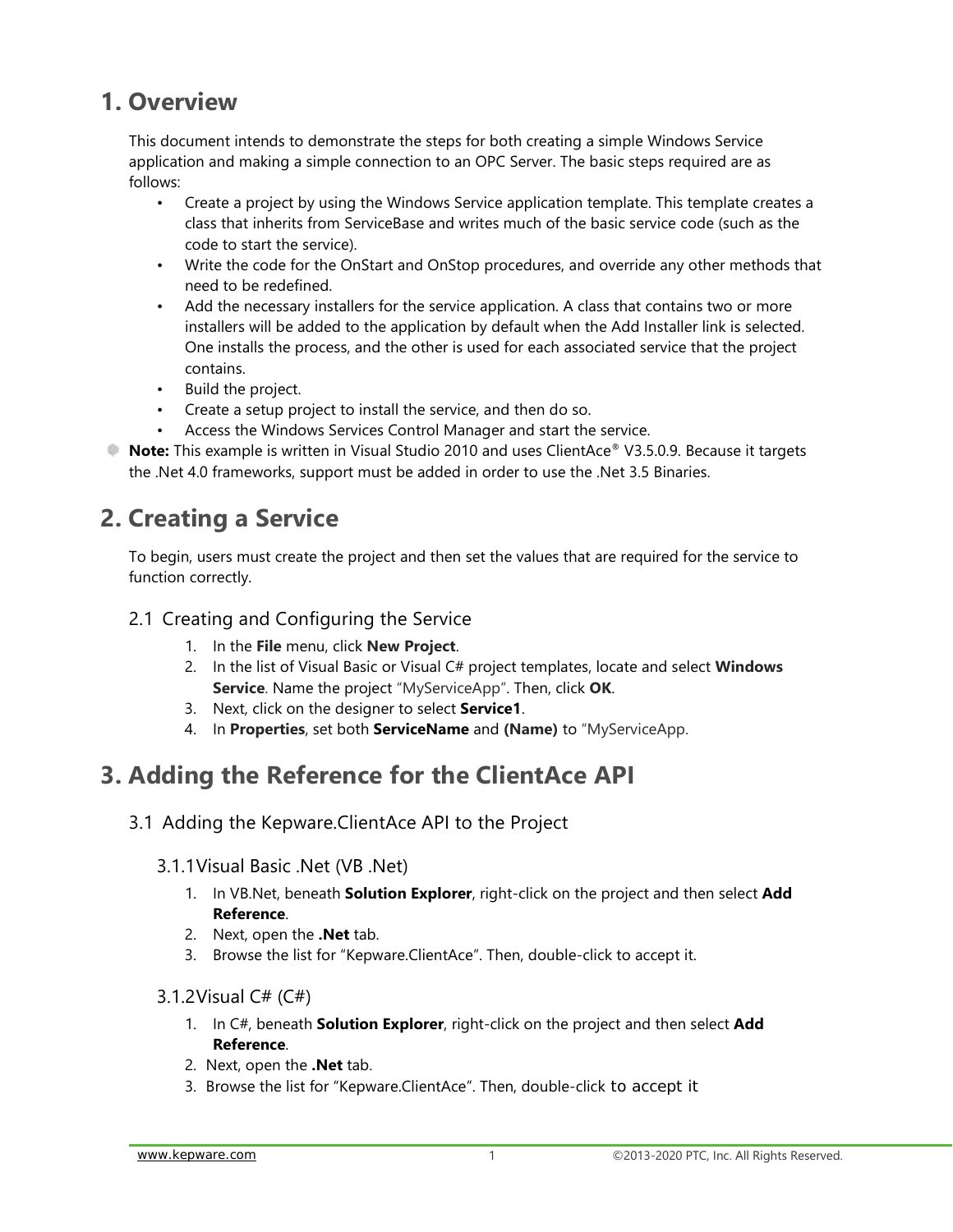## <span id="page-3-0"></span>**4. Setting the Application to Target the .NET 4.0 Framework**

ClientAce V3.5.0.x binaries target the .Net 3.5 Framework; as such, the easiest way to use it in Visual Studio 2010 is to set the target .Net Framework to .Net 3.5. Because ClientAce may need to be used in projects whose components require .Net 4.0 support, it can also be configured to use .Net 4.0 for all components except the ClientAce DA Junction. For more information, refer to the instructions below.

- 1. To start, add an **Application Configuration** file. To do so, right-click on the project in **Solution Explorer** and then select **Add** | **New Item**.
- 2. Next, locate the application configuration file beneath **General**. Then, add the following code:

```
<?xml version="1.0" encoding="utf-8" ?>
<configuration>
<startup useLegacyV2RuntimeActivationPolicy="true">
<supportedRuntime version="v2.0"/>
<supportedRuntime version="v4.0"/>
</startup> 
</configuration>
```
- 3. Next, set the target .Net Framework to **.Net Framework 4 Client Profile**
- **Note:** In C#, the target may be located by clicking **Project Properties** | **Application**. In VB.Net, the target may be located by clicking **Project Properties** | **Compile** | **Advanced Compile Options**.

## <span id="page-3-1"></span>**5. Disabling the Visual Studio Hosting Process**

The hosting environment is used for debugging. When enabled, it forces the service to run with incorrect permissions. For information on disabling it, refer to the instructions below.

- 1. In VB.Net or C#, open **Project Properties** and then select the **Debug** tab.
- 2. Next, uncheck **Enable the Visual Studio hosting process**.

#### <span id="page-3-2"></span>**6. Adding Features to the Service**

<span id="page-3-3"></span>Procedures and features may be added that can be used while running.

- 6.1 Adding Initialization Code
	- 1. In **Solution Explorer**, right-click on **Service1.vb** or **Service1.cs**. Then, select **View Designer**.
	- 2. Next, drag the desired components from the Toolbox. Use the **Properties** window for configuration.
- **Note:** When running as a service application, there will be no interaction with the desktop. Components that create popups or require direct action from the user should not be selected.
	- 3. Next, right-click on **Service1.vb** or **Service1.cs** and select **View Code.**
	- 4. To initialize the OPC Objects, add the code displayed below.

```
VB
```

```
Public Class Service1
    Dim WithEvents Server As New Kepware.ClientAce.OpcDaClient.DaServerMgt
    Dim connectInfo As New Kepware.ClientAce.OpcDaClient.ConnectInfo
    Dim connectFailed As Boolean
    Dim clientHandle As Integer
    Dim url As String
End Class
```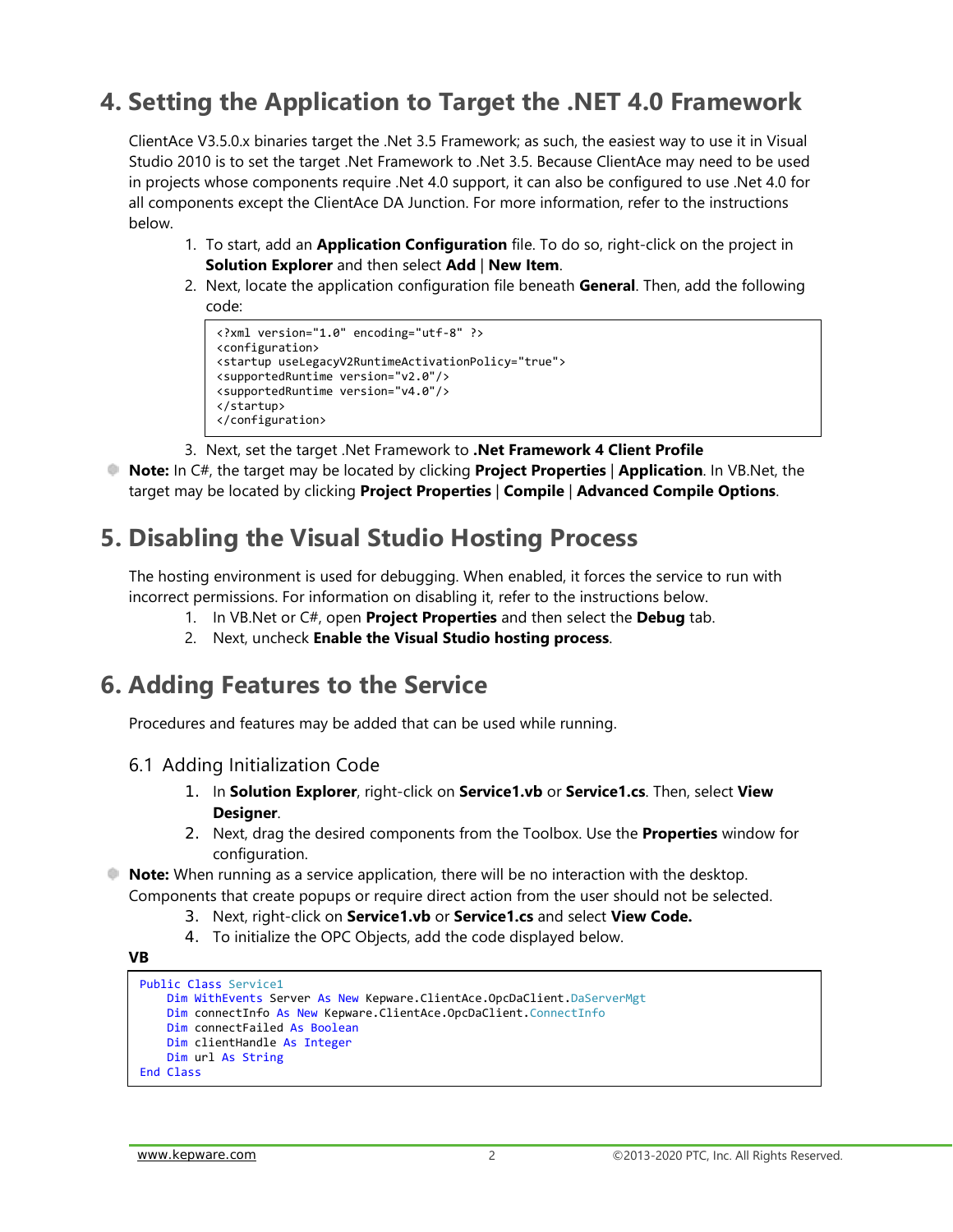**C#**

```
protected override void OnStart(string[] args)
         {
             // Initialize the connect info object data
             connectInfo.LocalId = "en";
             connectInfo.KeepAliveTime = 5000;
             connectInfo.RetryAfterConnectionError = true;
             //Try the server connection
             DAserver.Connect("opcda://localhost/Kepware.KEPServerEX.V5", 0, ref connectInfo, out
connectFailed);
         }
```
#### <span id="page-4-0"></span>6.2 Adding Code to Run when the Service Starts

- 1. In the **Code Editor**, locate the **OnStart** method that was automatically overridden when the project was created.
- 2. Then, write the code to determine what will occur when the service starts running (such as connecting to the OPC Server).

**VB**

```
public partial class Service1 : ServiceBase
{
     //Initilize the server object
   Kepware.ClientAce.OpcDaClient.DaServerMgt DAserver = new
Kepware.ClientAce.OpcDaClient.DaServerMgt();
     //Initilize the connection info class
     Kepware.ClientAce.OpcDaClient.ConnectInfo connectInfo = new
Kepware.ClientAce.OpcDaClient.ConnectInfo();
     bool connectFailed;
    public Service1()
     {
         InitializeComponent();
    }
}
```
**C#**

```
Protected Overrides Sub OnStart(ByVal args() As String)
         Add code here to start your service. This method should set things
        ' in motion so your service can do its work.
         'Initialize the new server object
         Server = New Kepware.ClientAce.OpcDaClient.DaServerMgt
         'Specify the server client handle
         clientHandle = 1
         'Initialize the connect info object data
         connectInfo.LocalId = "en"
         connectInfo.KeepAliveTime = 5000
         connectInfo.RetryAfterConnectionError = True
         connectInfo.RetryInitialConnection = False
         connectFailed = False
         'Set the url for the connection to the V5 server
         url = "opcda://localhost/Kepware.KEPServerEX.V5"
         Try
             'Attempt to connect to the server
             Server.Connect(url, clientHandle, connectInfo, connectFailed)
         Catch ex As Exception
         End Try
     End Sub
```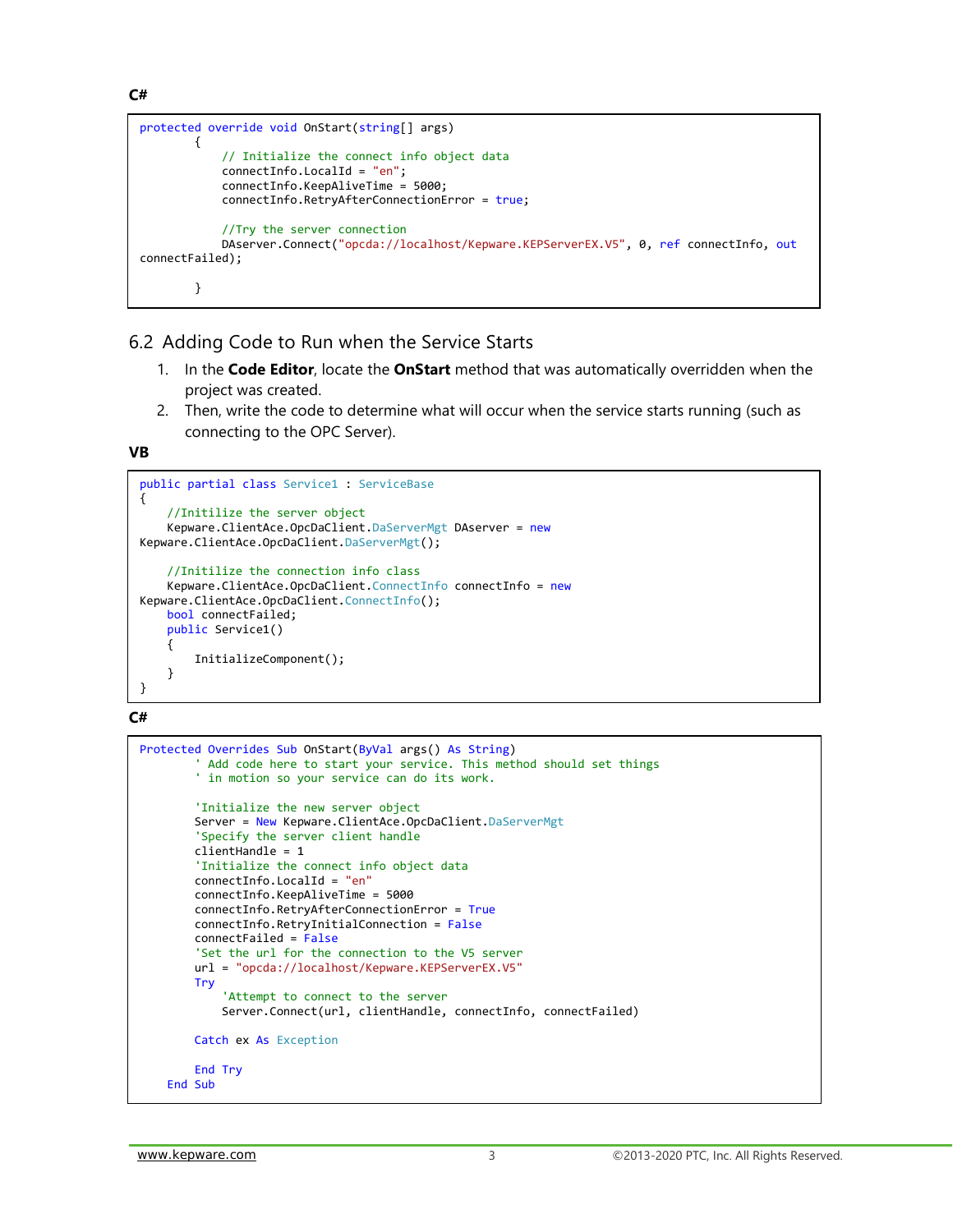- <span id="page-5-0"></span>6.3 Adding Code to Run when the Service Stops
	- 1. In the **Code Editor**, locate the **OnStop** method that was automatically overridden when the project was created.
	- 2. Then, write the code to determine what will occur when the service stops running (such as when disconnecting from the OPC Server).

```
VB
```

```
 Protected Overrides Sub OnStop()
     Add code here to perform any tear-down necessary to stop your service.
     'Disconnect from server
     If Server.IsConnected Then
         Server.Disconnect()
     End If
 End Sub
```
**C#**

```
 protected override void OnStop()
 {
     //Disconnect from the server
     if (DAserver.IsConnected)
     DAserver.Disconnect();
```
#### }

## <span id="page-5-1"></span>**7. Creating Installers for the Service**

- 1. In **Solution Explorer**, right-click on **Service1.vb** or **Service1.cs**. Then, select **View Designer**.
- 2. Next, click in the background of the designer to select the service instead of its contents. With the designer in focus, right-click and select **Add Installer**.
- **Note:** A component class that contains two installers will be added to the project by default. The component is named "ProjectInstaller," and it contains installers for both the service and for the service's associated process.
	- 3. In **ProjectInstaller**, open the **Design** view. For a VB project, click **ServiceInstaller1**. For a C# project, click **serviceInstaller1**.
	- 4. In the **Properties** window, make sure that the **[ServiceName](http://msdn.microsoft.com/en-us/library/system.serviceprocess.serviceinstaller.servicename.aspx)** property is set to **MyServiceApp**.
	- 5. Then, set the **[StartType](http://msdn.microsoft.com/en-us/library/system.serviceprocess.serviceinstaller.starttype.aspx)** property to **[Automatic](http://msdn.microsoft.com/en-us/library/system.serviceprocess.servicestartmode.aspx)**.
	- 6. In the designer, click **ServiceProcessInstaller1** for a VB .Net project, or **serviceProcessInstaller1** for a C# project. Then, set the **[Account](http://msdn.microsoft.com/en-us/library/system.serviceprocess.serviceprocessinstaller.account.aspx)** property to **[LocalSystem](http://msdn.microsoft.com/en-us/library/system.serviceprocess.serviceaccount.aspx)** to make the service install and run on a local service account.
- **Note:** The LocalSystem account has broad permissions—including the ability to write to the Event Log. This is the same account that KEPServerEX runs under by default when running as a service. It allows connectivity with minimal changes to DCOM.

## <span id="page-5-2"></span>**8. Building the Service Project**

- 1. To start, sign the project so that it does not revert to Demo Mode.
- 2. In **Solution Explorer**, right-click on the project and select **Properties**.
- 3. In the **Property Designer**, open the **Application** page.
- 4. In the **Startup Object** list, click **MyServiceApp.Program**.
- 5. Then, press **Ctrl**+**Shift**+**B** to build the project.
- **Note:** Now that the Windows service is built, it can be installed. To do so, users must have administrative permissions on the computer on which it is being installed.